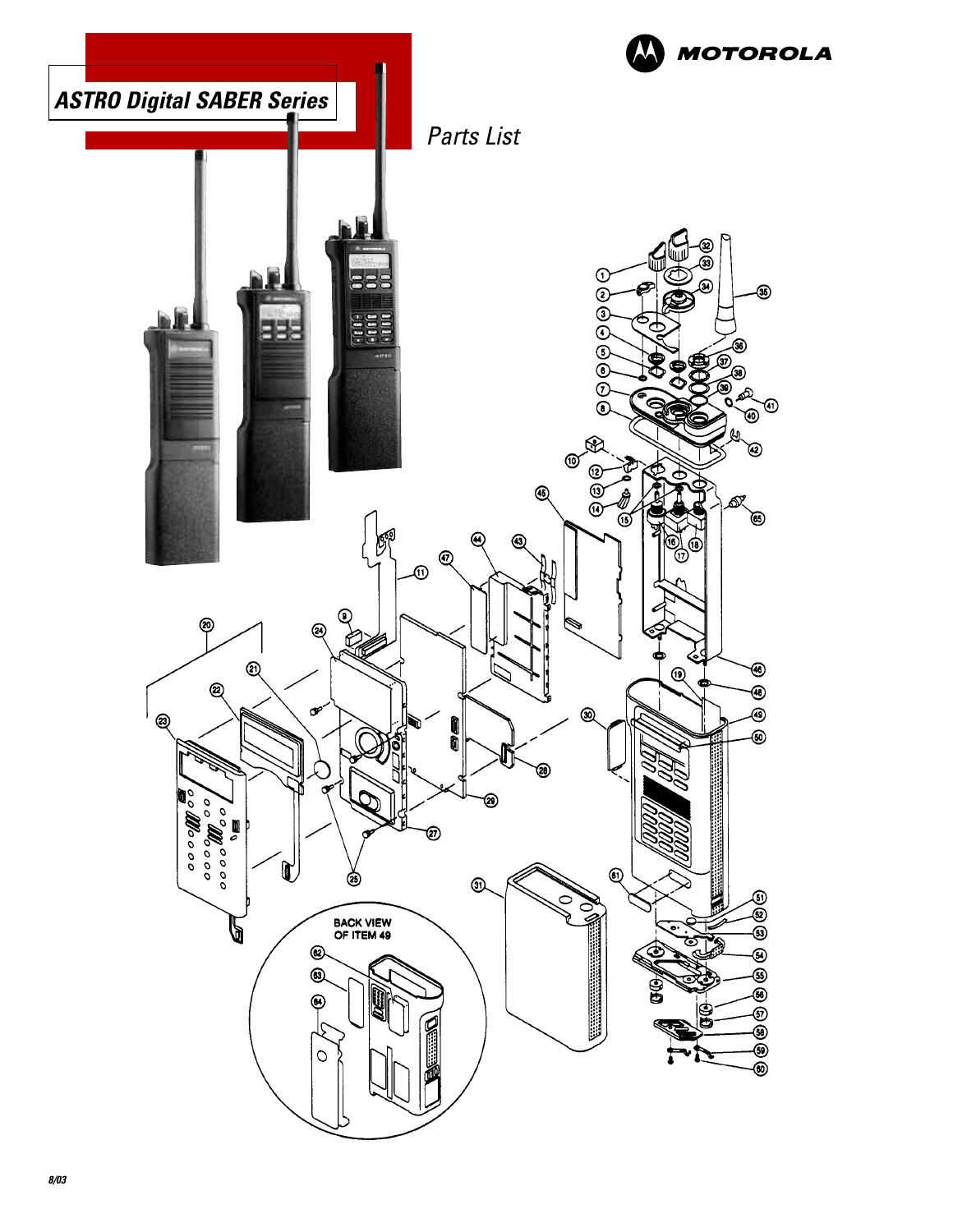

# Parts List

#### REF.

| REF.           |                          |                                              | REF.     |                          |                                             |
|----------------|--------------------------|----------------------------------------------|----------|--------------------------|---------------------------------------------|
| NO.            | PART NO.                 | <b>DESCRIPTION</b>                           | NO.      | PART NO.                 | <b>DESCRIPTION</b>                          |
| 1              | 3602631J06               | Knob, On/Off/Volume                          |          | 8505644V03               | Antenna, VHF Helical (162-174 MHz)          |
| $\overline{2}$ | <b>NTN5068A</b>          | Kit, Programmable Button and Switch;         |          | 0r                       |                                             |
|                |                          | includes item 6                              |          | 8505644V04               | Antenna, UHF Helical (403-435 MHz)          |
| 3              | 1302647J01               | Escutcheon                                   |          | 0r                       |                                             |
| 4              | 0205163002               | Nut, Spanner (2 req'd)                       |          | 8505644V05               | Antenna, UHF Helical (435-470 MHz)          |
| 5              | 0402838X01               | Washer, Special (2 req'd)                    |          | 0r                       |                                             |
| 6              | $\overline{a}$           | "O" Ring, Switch; part of item 2 -           |          | 8505644V06               | Antenna, UHF Helical (470-512 MHz)          |
|                |                          | not available                                |          | 0r                       |                                             |
| 7              | 6402641J04               | Control Top                                  |          | 8505241U05               | Antenna, UHF Wide-Band Whip (403-512 MHz)   |
| 8              | 3205082E80               | "O" Ring, Control Top                        |          | 0r                       |                                             |
| 9              | 7505501R04               | Pad                                          |          | 8505241U03               | Antenna, 800 MHz Whip                       |
| 10             | 4005221R03               | Switch, Top Button                           |          | 0r                       |                                             |
| 11             | 8402805X04               | Flex, Control Top/PTT                        |          | <b>NAF4000B</b>          | Antenna, 800 MHz Dipole                     |
| 12             | 0705319R02               | Clip, Switch Retaining                       |          | <sub>or</sub>            |                                             |
| 13             | 3205082E61               | "O" Ring, Light Pipe                         |          | 8505241U06               | Antenna, 800 MHz Stubby Quarterwave         |
| 14<br>15       | 6102638J01<br>3205082E01 | Lens, Light Pipe<br>"0" Ring, (2 req'd)      | 36<br>37 | 0205591R01<br>0400139731 | Nut, Antenna Switch<br>Lockwasher           |
| 16             | 1805629V03               | Potentiometer, On/Off/Volume Control         | 38       | 0405659W01               | Washer, Antenna Switch                      |
| 17             | 4002622J03               | Switch, Mode/Zone Selector                   | 39       | 3205082E21               | "O" Ring, Antenna Switch                    |
| 18             | 4005187W02               | Switch, Antenna                              | 40       | 3205082E59               | "O" Ring, Remote Connector                  |
| 19             | 1405182M03               | Insulator, Universal Connector               | 41       | 0905702V02               | Plug, External Antenna                      |
| 20             | <b>NTN7637C</b>          | Shield, Non-Display Front                    | 42       | 4205622W04               | Clip, RF Ground                             |
|                |                          | (Includes items 21 and 23, not 22)           | 43       | 4105875U01               | Clip, PA (part of item 44) item has         |
|                | 0r                       |                                              |          |                          | been cancelled                              |
|                | <b>NTN7638C</b>          | Shield, Display Front                        | 44       | ----                     | Shield, Center (includes item 43) -         |
|                |                          | (Includes items 21 thru 23) item has         |          |                          | not available                               |
|                |                          | been cancelled                               | 45       | <b>NLD8892R</b>          | Board Kit, RF (VHF)                         |
| 21             | 1405568W01               | Insulator, Speaker Magnet                    | 46       | 0105953T12               | Chassis (includes 2 stud screws)            |
| 22             | 0105950T02               | Assembly, Display Board; includes            | 47       | ----                     | Insulator, RF Shield - not available        |
|                |                          | Display Flex, LCD, and Display Circuit Board | 48       | 3205422001               | Seal, Stud (2 req'd)                        |
| 23             | <b>NTN7637C</b>          | Assembly, Front Shield (includes             | 49       | <b>REX1105A</b>          | Housing Kit, Model I                        |
|                |                          | Speaker/Microphone Flex and item 21)         |          | 0r                       |                                             |
| 24             | ----                     | Insulator, Controller Shield - not available |          | <b>REX1104A</b>          | Housing Kit, Model II                       |
| 25             | 0305150X01               | Screws, Controller Shield (4 req'd)          |          | or                       |                                             |
| 26             | ----                     | Not Used                                     |          | <b>REX1103A</b>          | Housing Kit, Model III (shown)              |
| 27             | <b>2605844V02</b>        | Shield, Controller                           |          |                          | Note: housing kits include items 19, 30, 50 |
| 28             | $\cdots$                 | Board Kit, Option; Typical - not available   |          |                          | thru 60, 62, 67 and the Universal Flex      |
| 29             | <b>NTN7749G</b>          | Board Kit, Controller                        | 50       | 3305521W02               | Label, Nameplate                            |
| 30             | 4505022P02               | Lever, PTT                                   | 51       | 3205472M02               | Seal, Port                                  |
| 31             | NTN4593DR                | Battery, Medium Capacity NiCd                | 52<br>53 | 4105775001<br>3205783T02 | Spring, Latch<br>Elastomer, Baseplate       |
|                | or<br><b>NTN4595DR</b>   | Battery, Ultra-High Capacity NiCd            | 54       | 5505333001               | Latch, Battery                              |
|                | 0r                       |                                              | 55       | 6405847N03               | Baseplate                                   |
|                | <b>NTN7014BR</b>         | Battery, Medium Capacity NiMH                | 56       | 0205415003               | Nut, Slotted Spanner (2 req'd)              |
| 32             | 3602632J02               | Knob, Mode/Zone Selector                     | 57       | 4205416001               | Cap, Nut Retaining (2 req'd)                |
| 33             | 1302646J01               | Escutcheon                                   | 58       | 4205669T01               | Retainer, Baseplate                         |
| 34             | 4502640J01               | Lever, Switch                                | 59       | 3905453001               | Contact, Power (2 req'd)                    |
| 35             | 8505518V01               | Antenna, VHF Wide-Band Helical               | 60       | 0305706002               | Screw (2 req'd)                             |
|                |                          | (136-174 MHz)                                | 61       | 3305522W01               | Label, Astro                                |
|                | or                       |                                              | 62       | 3305521W03               | Label, FLASHport                            |
|                | 8505644V01               | Antenna, VHF Helical (136-151 MHz)           | 63       | <b>NTN7061A</b>          | Kit, Universal Connector Cover              |
|                | or                       |                                              | 64       | <b>NTN7309A</b>          | Kit, Belt Clip                              |
|                | 8505644V02               | Antenna, VHF Helical (151-162 MHz)           | 65       | 4505886V03               | Actuator, Antenna Switch                    |
|                | or                       |                                              |          |                          |                                             |

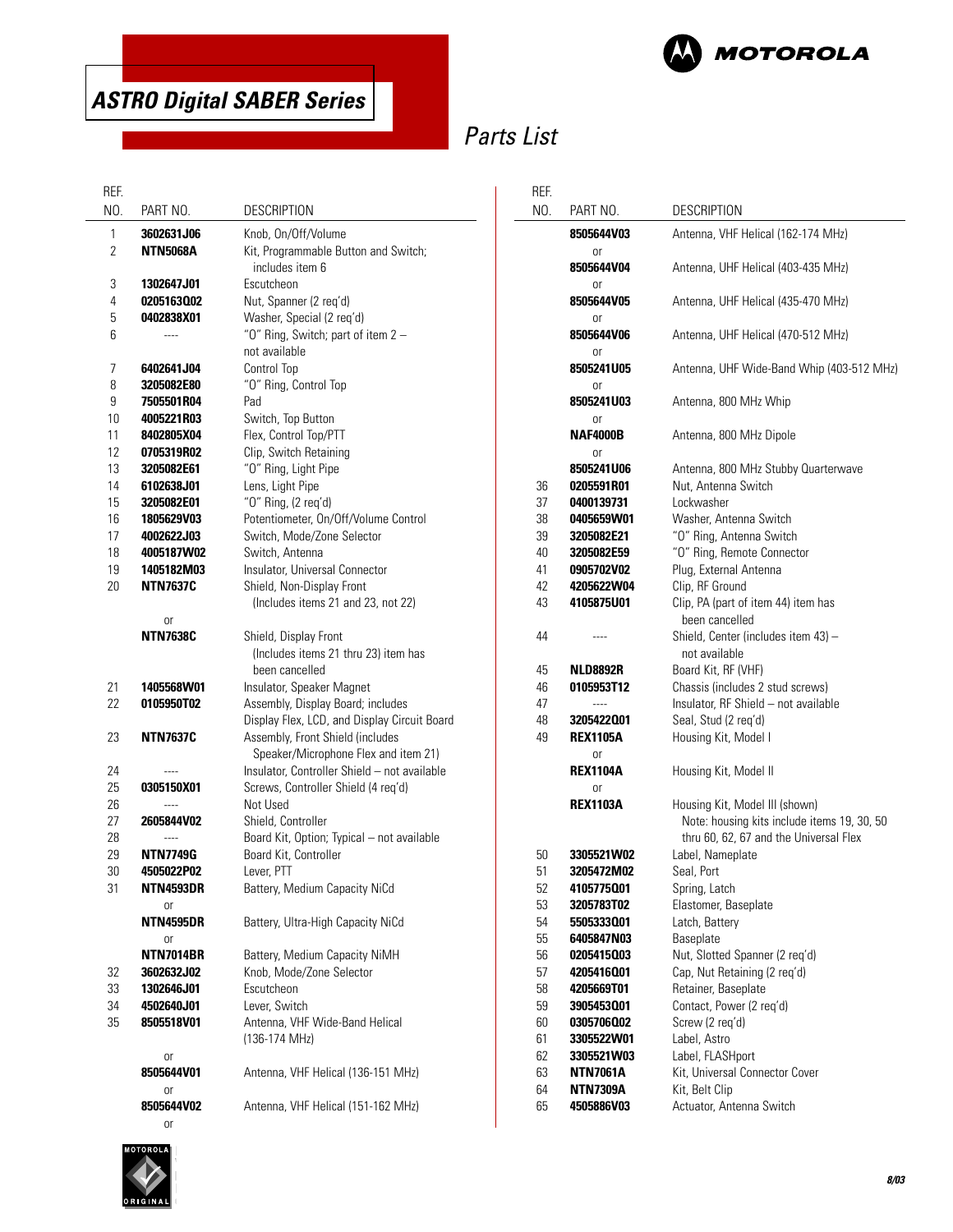



# Portable Accessories

# **Chargers**

### **Single Unit Rapid Universal Tri-Chemistry Chargers**

Tri-chemistry chargers support Nickel Cadmium, Nickel Metal Hydride, and Lithium-Ion batteries.

**NTN1667A** 110V Universal Charger **NTN1668A** 220V Universal Charger **NTN1669A** 240V Universal Charger



### **impres™ Smart Energy System**



The impres smart energy system ensures maximum talk-time and optimized battery cycle life through the use of its advanced charging algorithm and automatic reconditioning features. The smart energy system reconditions impres batteries when they need it automatically, keeping them in peak condition. It's advanced conditioning features allow batteries to be safely left on

WPLN4111AR

the charger for extended periods of time without incurring the damaging heat build-up which can rob batteries of cycle life. In addition, batteries left on the charger are kept fully charged so they are always ready when you need them. The impres system reconditions batteries when they need it based on their usage pattern. Talk time and cycle life are optimized and the need for manual maintenance programs reduced or eliminated. This rapid-rate tri-chemistry charging system will also charge existing legacy batteries and supports multiple radio platforms including Saber, XTS, and HT1000 series portables.

**WPLN4108BR** impres Smart Energy System Multi-Unit Charger

**WPLN4109BR** impres Smart Energy System Multi-Unit Charger 220V/240V

**WPLN4111AR** impres Smart Energy System Single-Unit Charger

**5889254E01** Battery Adapter (required for batteries NTN4537, NTN4592, NTN7014 and NTN8818)

## **Chargers**

### **impres™ Multi-Unit Charger with Display Modules**

The impres Multi-Unit Charger with Charger Display Modules has a two-line LCD screen for each of its six charger pockets that provides users with a host of valuable battery information. When a calibrated impres battery is inserted into a pocket, it provides the current battery mAh and percent of rated capacity which allows the user to immediately know the status of the battery without having to charge and discharge the battery. Additionally, the unit displays the remaining charge time (NiCd and NiMH only) which lets the user know when the impres battery will be ready for use. Additional information displayed includes: battery serial and part number information, battery chemistry, voltage and charge status and the version of the charger and display modules.

**WPLN4130AR** Multi-Unit Charger with Display Modules

**RLN5382A** Charger Display Module for impres multi-unit charger version 1.3 or later

**RLN5591A** Charger Display Module for impres multi-unit charger version 1.2 or earlier



## **impres™ Bundle Packs**

Provide significant savings on the impres products by bundling a charger and two batteries together as a smart energy system package. **RLN5261A** impres Charger with two HNN9033AR batteries **RLN5444B** impres Multi-Unit Charger with six HNN9033AR Batteries **RLN5264A** impres Charger with two HNN9034AR batteries

**RLN5442A** impres Multi-Unit Charger with six HNN9034AR Batteries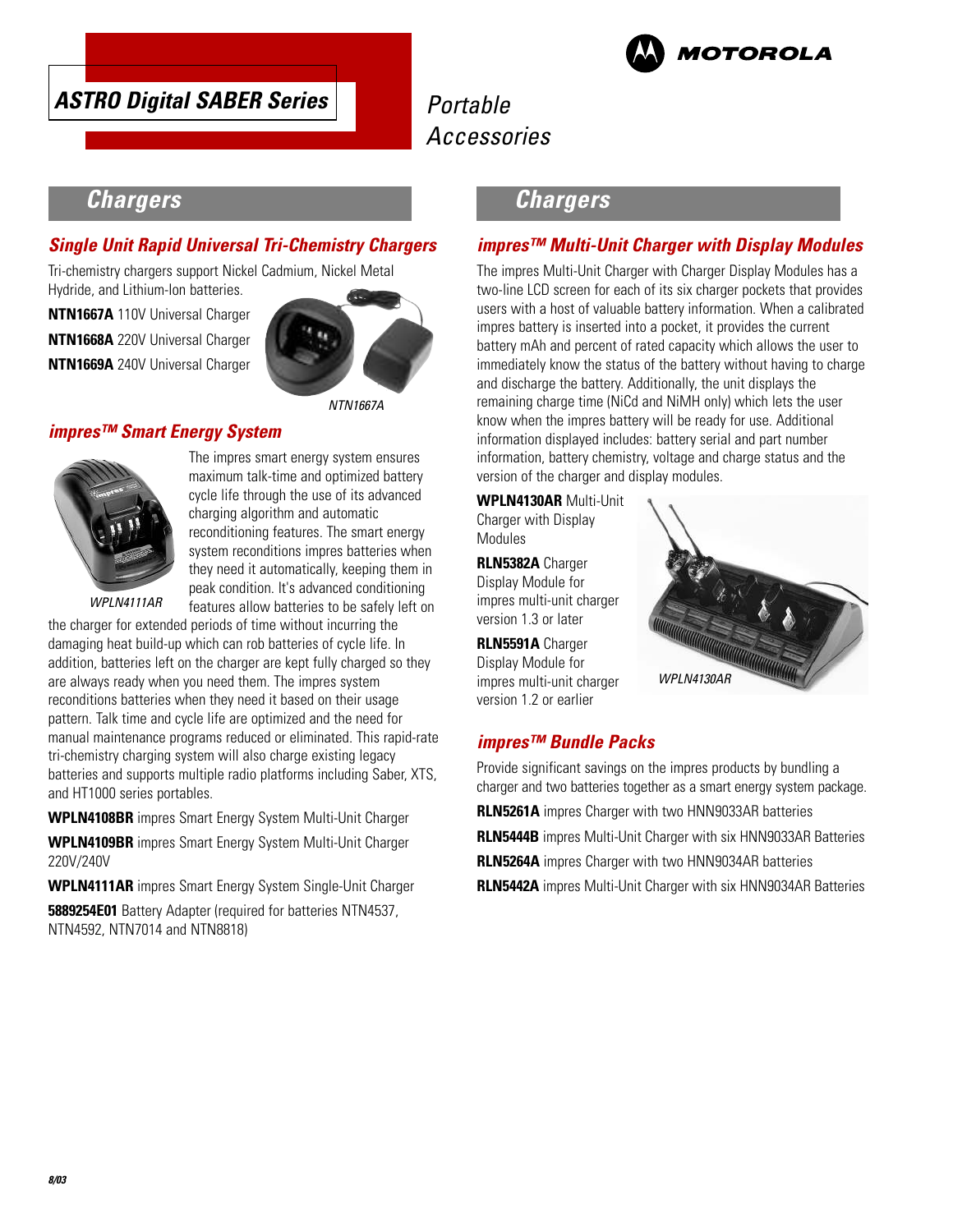

# Portable Accessories

## **Motorola Conditioning Charger (MCC)**

### **Motorola Conditioning Chargers**

The MCC utilize negative pulse charging technology that will help extend battery life and enhance battery operation. It will safely condition and charge your specified NiCd and NiMH batteries in approximately an hour. The MCC controls heat buildup due to its charging and termination algorithms and maintenance mode allows batteries to be safely left on the charger for extended periods of time. And now there is an Instant Fault Detection (IFD) feature which detects faulty radio batteries in seconds, which notifies the user that the battery will not operate at peak performance. Optional accessories are available allowing these chargers to be used in both AC and DC environments providing optimal charging flexibility.

**WPPN4002BR** Base Charge Unit Only, 110V AC (order adapter plate separately)

**WPPN4006AR** Base Charge Unit Only, 220V AC

(order adapter plate separately)

**WPPN4001BR** Adapter Only, 7V

**WPLN4096AR** Base 110V AC (includes Base Unit and 7V adapter)

**WPPN4065BR** Multi Unit Charger, 4-Station Base (order adapter plates separately)

WPPN4065BR Shown with Adapter Plates

## **Motorola Conditioning Charger (MCC)**

#### **3080384G15** Cigarette Lighter Adapter Cord

**3080384M21** DC Hard Wire Cable, for vehicular installation (included in RLN4814A)

**RLN4814A** Vehicular Mounting Bracket for single unit Motorola Conditioning Charger



### **Porta-Pocket Charger**

The Porta-Pocket Charger provides a regular rate 16-hour charge to nickel cadmium (NiCd) batteries.

**NTN5563B** Porta-Pocket Charger, 110V AC, regular rate, includes AC power supply/cable

**NKN6289A** 12V DC Ignition Wiring Cable, includes dash mount bracket

**NKN6290B** 12V Cigarette Lighter Receptacle Cable, includes dash mount bracket



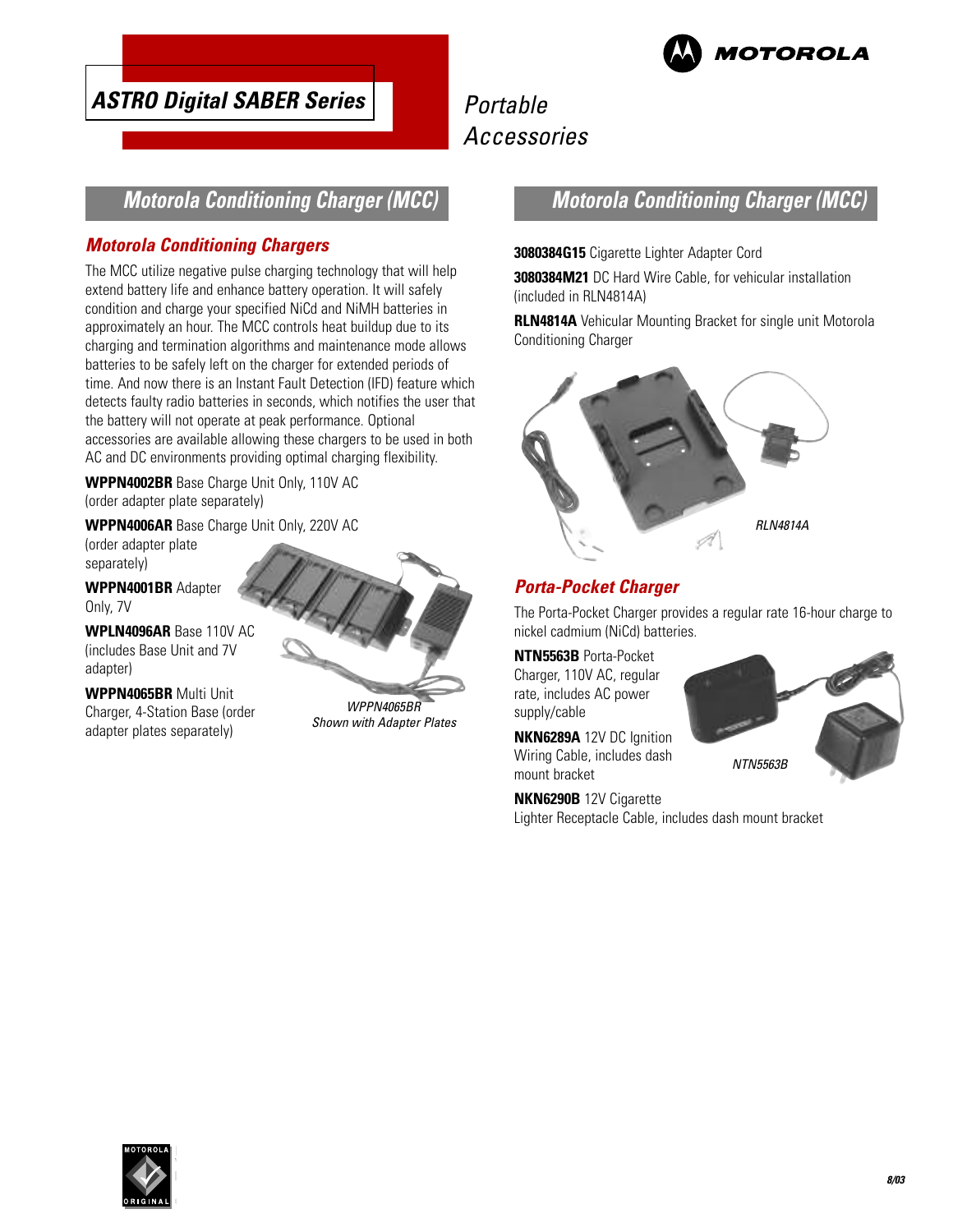



# Portable Accessories

### **Battery Maintenance Systemplus (BMSplus)**

#### **Increase the useful life of your batteries.**

Using interchangeable battery adapters (sold separately), the BMS<sup>plus</sup> is capable of charging and discharging, analyzing, conditioning and cycle test on batteries; tracking battery voltage and capacity (mAh).

The BMSplus offers a 3 year warranty. Its easy-to-use design supports hundreds of 2-way, cellular, and camcorder batteries with printer port\* (Serial-RS-232C port – uses female 9-pin to male 25-pin cable).



WPLN4079BR

**WPLN4079BR** Six-Station, 110V AC, 50/60 Hz

**WPLN4080BR** Six-Station, 230V AC, 50/60 Hz

**WPPN4085AR** BMSplus field Upgrade Kit or WPLN4079AR, WPLN4080AR, and WPLN4081AR; allows these units to support Li-ion battery chemistries

**NDN4005B** Three-Station, 110V AC 50/60 Hz (does not support Li-ion or 3-cell batteries)

**NDN4006B** Three-Station, 230V AC 50/60 Hz (does not support Li-ion or 3-cell batteries)

### **BMSplus Adapters**

**TDN9434A** NiCd Adapter, 7.5V for use with NTN7058A WPPN4066AR NiCd and NiMH adapter, 7.5V compatible with same batteries as TDN9450A adapter plus NTN8251AR

**WPPN4087AR** NiCd and NiMH Adapter, 7.5V compatible with same batteries as TDN9450A adapter plus NTN8251AR

#### **WPPN4091AR** Li-ion Only Adapter

**TDN9450A** NiCd Adapter, 7.5V, for use with NTN4537CR, NTN4538DR, NTN4592CR, NTN4593DR, NTN4595DR, NTN4596DR and NTN4992CR

## **Battery Optimizing System II (BOS II)**



No other battery analyzer matches the speed, accuracy, and versatility of the Battery Optimizing System II. Ideal for large fleet, public safety, and all other users who rely on their battery performance. Now with increased power, more sophisticated programming options, and easier to use navigation paths, optimizing your batteries was never easier. Key features include:

- Support for NiCd, NiMH, Li-ion, and SLA batteries
- 100 watt power supply and programmable from 100 mAH to 4 amps per station
- Interchangeable adapters accomodate all major brands
- Includes a variety of user programs and allows for customizable programming
- Proprietary recondition cycle restores NiCd and NiMH batteries
- Increased processing power and testing resolution including a three minute Quicktest that measures the batteries State of Health (SoH)
- Printer output for reports and labels
- Three year warranty

**WPLN4124AR** BOS II, Four-Station, 100-240V AC (US line cord) **WPLN4125AR** BOS II, Four-Station, 100-240V AC (UK/Euro line cords)

### **BOS II Adapter Plates**

**RL-772703** Ruggedized Adapter, SABER-R **RL-71203** Standard Battery Adapter, SABER

\* Compatible with the STAR Micronics SP200 series printers, available from any STAR Micronics distributor, and other printers with STAR emulation.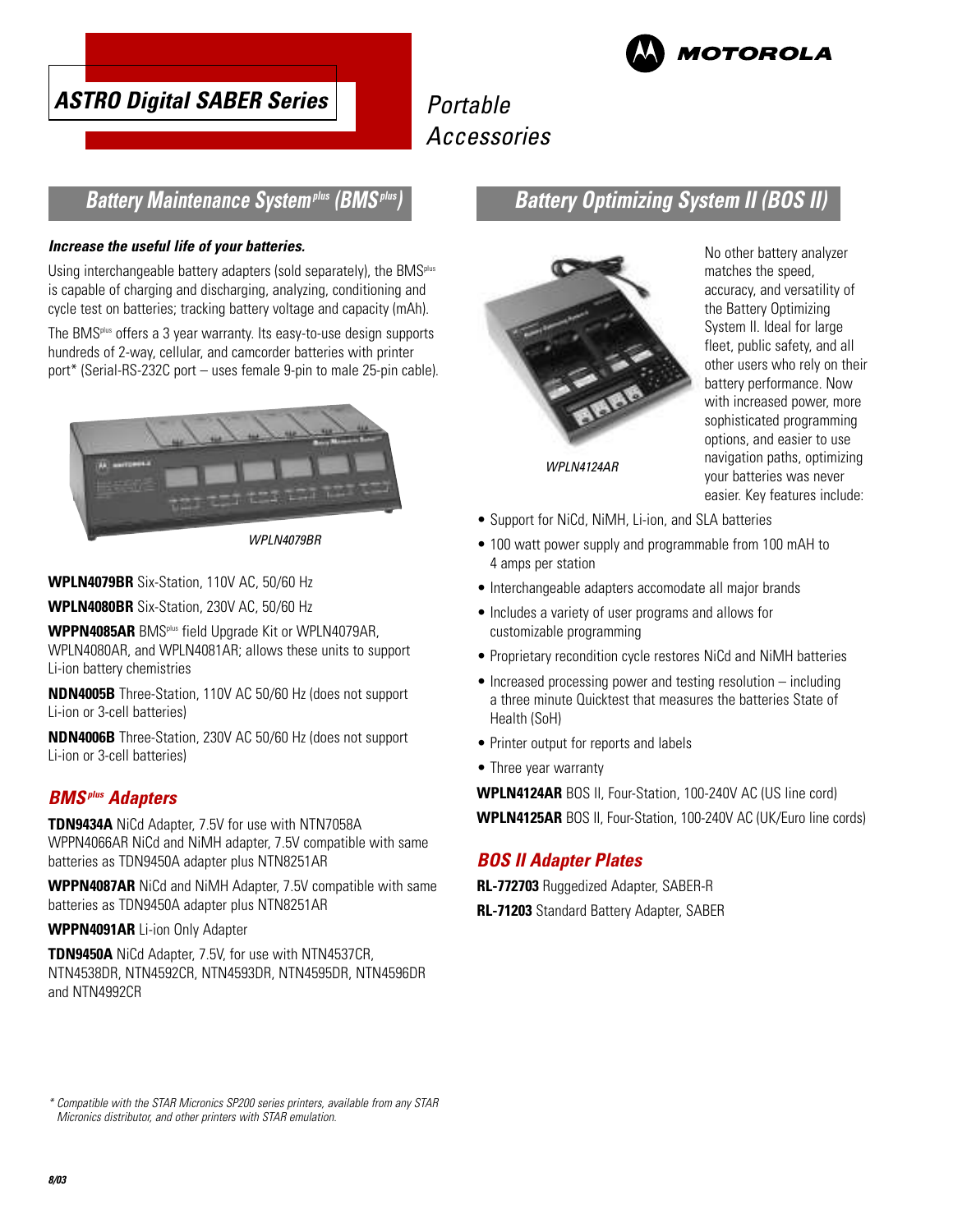

# Portable Accessories

# **Carrying Accessories**

A variety of carrying accessories are available for your comfort and convenience. The carrying cases are available in sizes designed to fit your radio and battery and permit audio to be heard clearly.

### **Medium Capacity Nickel Cadmium Batteries**



**NTN5578A** Leather Standard Snap Carry Case with Belt Loop (order T-Strap separately)

**NTN5644A** Leather Swivel Snap Carry Case (order T-strap and swivel belt loop separately)

**NTN8124A** High Activity Leather Swivel Snap Carry Case (order with NTN8039 for swivel belt loop and T-strap separately)

**NTN7574B** Nylon Standard Snap Carry Case with Belt Loop (includes T-strap)

### **Ultra High Capacity Nickel Cadmium Batteries**

**NTN7572A** Leather Standard Snap Carry Case with Belt Loop (order T-strap separately)

#### **NTN7573A** Leather

NTN8124A



NTN7572A

Swivel Snap Carry Case (order T-strap and swivel belt loop separately)

**NTN8125A** High Activity Leather Swivel Snap Carry Case (order T-strap and either NTN8039 or NTN8040 swivel belt loop separately)

**NTN7391A** Nylon Standard Snap Carry Case for use with ruggedized radios (includes T-strap)

**NTN7847A** Nylon Swivel Snap Carry Case for use with ruggedized radios with 2.5˝ (swivel belt loop and T-strap included)

**NTN7529B** Nylon Standard Snap Carry Case with Belt Loop (includes T-strap)

# **Carrying Accessories**

### **T-Straps**

**NTN7758A** Leather case T-Strap **NTN7846A** Nylon case T-Strap



### **Belt Loops**

**4282421J06** 2.5˝ Leather Swivel Belt Loop **4205857B01** 3.0˝ Leather Swivel Belt Loop

4282421J06

## **High Activity Belt Loops**

The below listed leather swivel belt loops are for use ONLY with the high activity leather swivel snap carry case.

**NTN8039B** 2.5˝ Leather Swivel Belt Loop

**NTN8040B** 3˝ Leather Swivel Belt Loop

### **High Activity Button**

**PHN6141A** Removable "D" button used in conjunction with highactivity belt loop

**Belt Clip**

**NTN7309A** Removable Belt Clip Attachment

### **Carrying Strap**

**NTN5243A** Adjustable Black Carrying Strap, attaches to "D" rings on case



NTN5243A



NTN8039B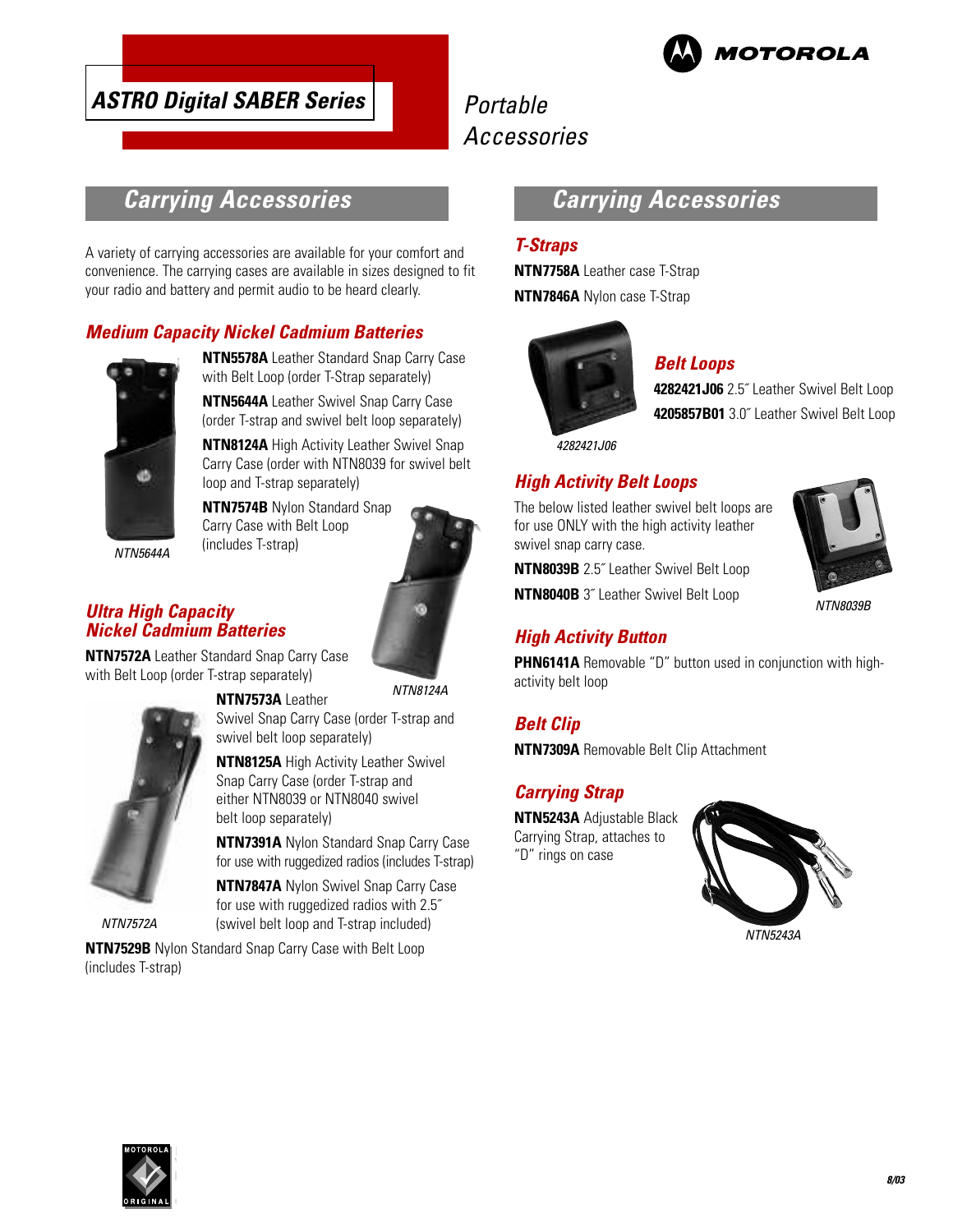

# Portable Accessories



## **Carrying Accessories**

#### **Chest Pack**

**HLN6602A** Universal Chest Pack with Radio Holder, Pen Holder, and Velcro Secured Pocket

**1505596Z02** Replacement Strap for HLN6602



### **Break-a-Way Chest Pack**



All of the same features as the original chest pack (HLN6602A) plus break-a-way tabs that allow the entire pack to be pulled off with approximately 10 lbs of pressure. Perfect for railroads, manufacturing locations, construction sites and anywhere that safety is a concern.

**RLN4570A** Break-A-Way Chest Pack

### **RadioPAK™**

It's different from all other holders or cases: more comfortable, more useful, and more stylish. Worn around the waist, it holds two-way, iDEN portables or cellular phones right at hand. Includes a separate 6˝x8˝ zippered pouch for other onthe-job necessities. Adjustable nylon weave belt; fits both men and women.



RLN4815A

**RLN4815A** RadioPAK™ Radio/Utility Case

**4280384F89** Universal RadioPAK™ Belt Lengthener; fits waists larger than 40˝

## **Audio Accessories**

### **Remote Speaker Microphone (RSM)**

Allows you to talk and listen without removing the radio from the belt, case or charger. Ideal for high noise level environments. This water resistant compact unit has a coiled cord, PTT switch and back cover clip.

**\*NMN6217B** Remote Speaker Microphone with 6˝ Coil Cord



### **Public Safety Microphone (PSM)**

**NMN6227B** 30˝ Public Safety Mic with Straight **NMN6234B** 24˝ Public Safety Mic with Straight Cord



**NMN6236B** 18˝ Public Safety Mic with Straight Cord

Note: The public safety speaker/mic is not compatible with Saber or System Saber radios and is not recommended for the use with VHF. Antennas are not included with the public safety speaker/mic. The public safety speaker/mic utilizes the same antenna as the Astro Saber

**NTN5581A** Thumbscrew for Standard Screw Replacement

### **RSM and PSM Accessories**

**Antennas for PSM 8505309N09** 400-430 MHz **8505309N10** 440-470 MHz **8505309N11** 470-512 MHz

#### **Velcro Patch**

**NLN8410A** Velcro Patch Pin Attachment for Speaker/Microphone Assemblies

\* Intrinsically safe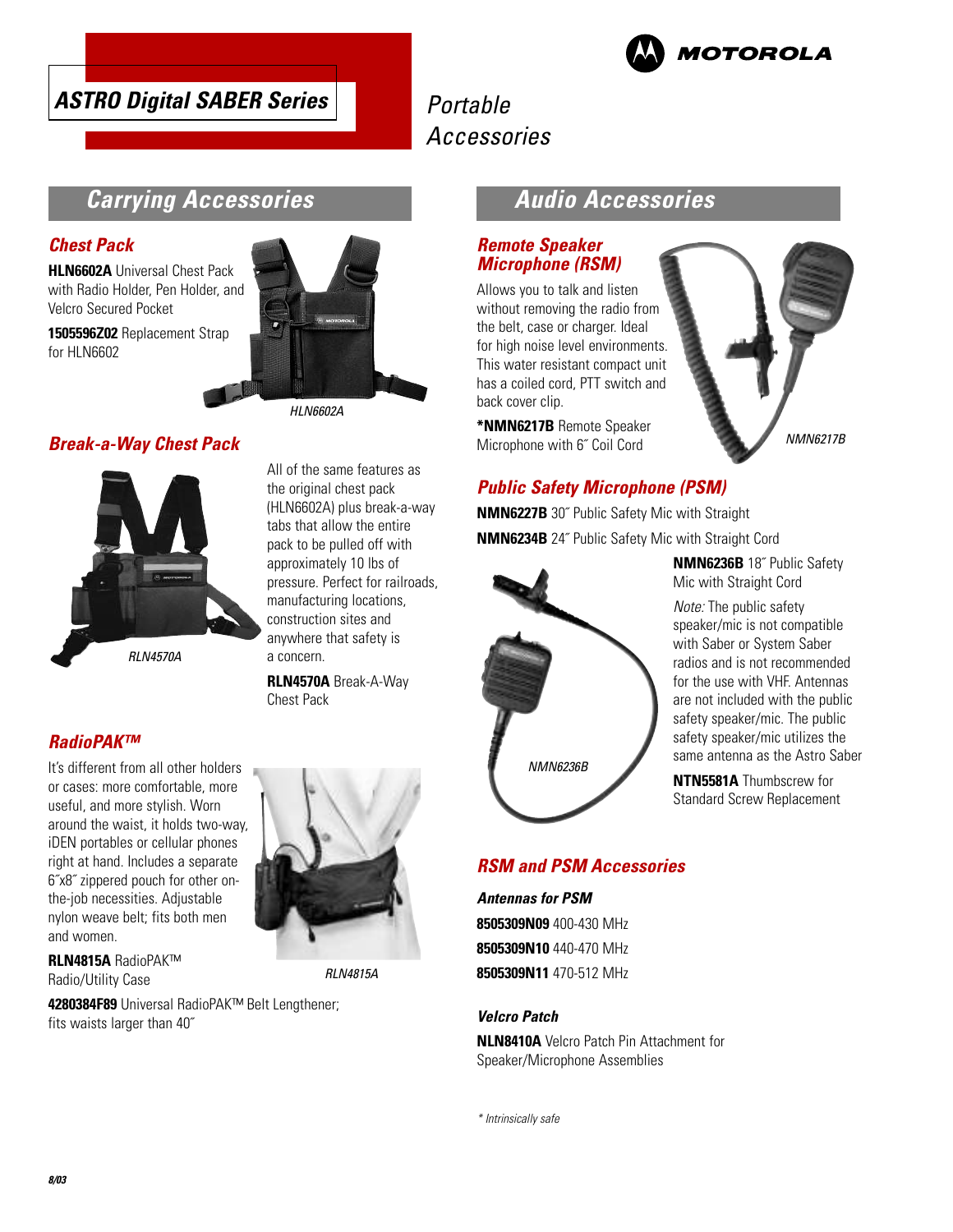

# Portable Accessories

# **Audio Accessories**



#### **Epaulet Strap**

Black leather epaulet straps secure remote speaker microphones to epaulet of shirts or jackets and attach around cord to back of microphone.

**RLN4294A** Epaulet Strap, Velcro

**RLN4295A** Epaulet Strap, small clip

**Miscellaneous Connector Cover**

**NTN7061A** Universal Connector Cover



### **CommPort: Integrated Microphone/Receiver System**

NTN7061A

The CommPort system contains a miniature microphone and receiver, and connects to your two-way radio, making it possible to hear and speak under the most adverse conditions. Astro Digital Saber Radios require 4305909W01 coaxial antenna connector; must be ordered separately.

**\*NTN1623A** Integrated Ear Microphone/Receiver System with Palm PTT, includes NTN5664A Hirose adapter.

**\*NTN1721A** Integrated Ear Microphone/Receiver System with Ring PTT, includes NTN5664A Hirose adapter.

**\*NTN1738A** Intergrated Ear Microphone/Receiver System with Snap-on Side PTT; includes NTN5664D adapter

### **NNTN4185A** Integrated

Microphone/Receiver System with Remote Push-to-Talk Body Switch; includes NTN5664A Hirose adapter



## **Audio Accessories**

**NKN6526A** Replacement Snap on side PTT Cable for NTN1738A

**NKN6507A** Replacement Palm PTT Cable for NTN1623A

**NKN6524A** Replacement Ring PTT Cable for NTN1721A

**NNTN4189A** Replacement Remote Push-To-Talk Body Switch

**NTN8821A** CommPort Maintenance Kit, includes replacement ear tubes (quantity 10), windscreens (quantity 2) and microphone seal strips (quantity 10)

**NTN8986A** Adhesive Pads (quantity 90) for secure attachment to ear

**NTN8988A** Ear Straps (quantity 10), for secure attachment to ear

**RLN5037A** Replacement Ear Tubes (Quantity 10)

**4285838B01** Replacement Collar Clip

**4202006A01** Replacement Back Cover Clip



NTN1623A







\* Intrinsically Safe

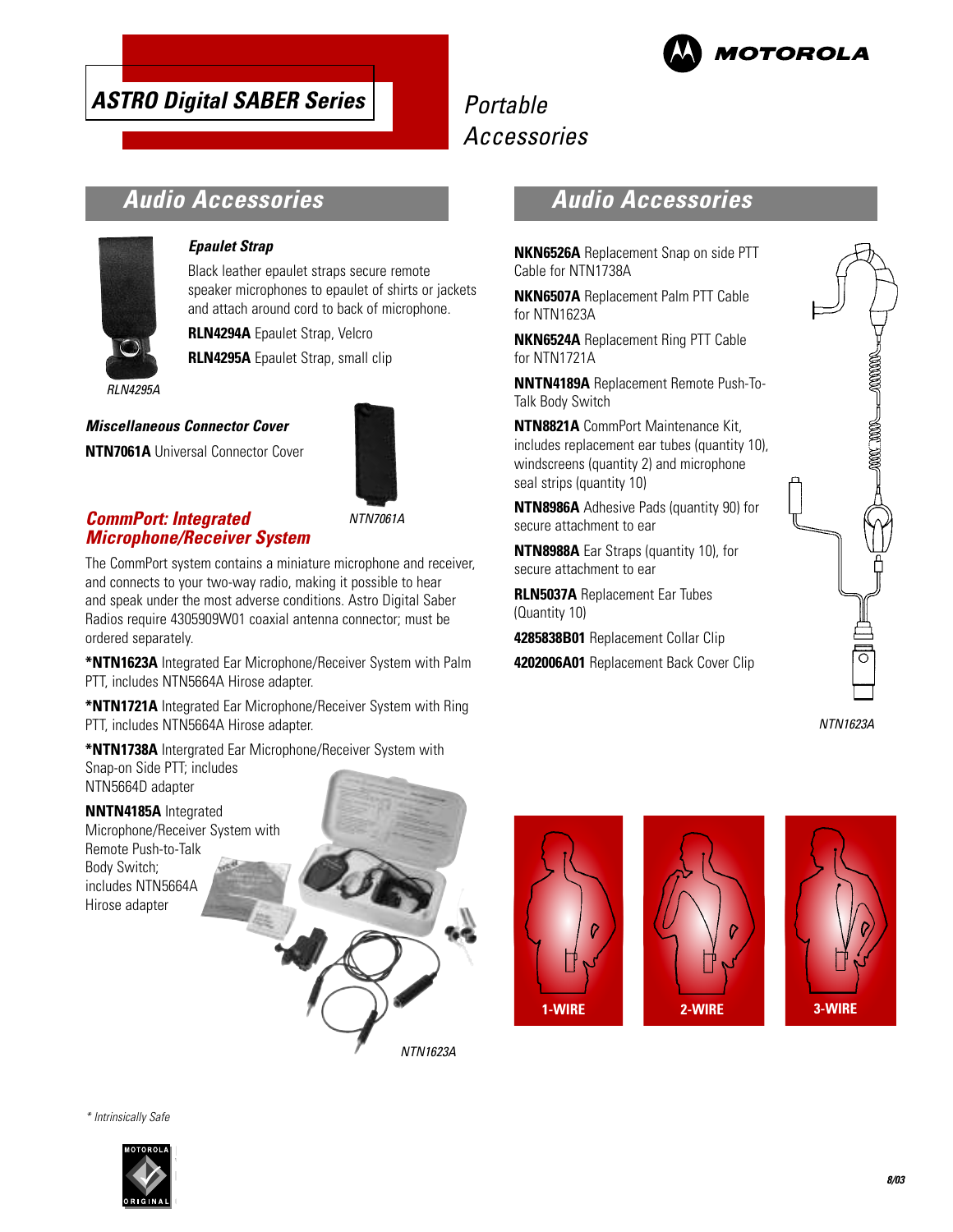# Portable Accessories



# **Audio Accessories**

### **Surveillance Kits**

Surveillance accessories allow the user to privately receive communications with the earpiece and are ideal when environments require discreet communications.

The following Surveillance Kits require NTN5664D adapter.



**NSN6050A** Surveillance Kit, Receiveonly (1-Wire Kit)

**\*ZMN6032A** Surveillance Kit with Microphone and PTT Combined (2-Wire Kit)

ZMN6032A

**\*ZMN6031A** Surveillance Kit with

Microphone and PTT Separate (3-Wire Kit)



**\*†ZMN6038A** Surveillance Kit with Microphone and PTT Combined, Extra Loud Earpiece (exceeds OSHA limits) (2-Wire Kit)

**\*†ZMN6039A** Surveillance Kit with Microphone and PTT Separate, Extra Loud Earpiece (exceeds OSHA limits) (3-Wire Kit)

**NTN5664D** Surveillance Accessory Adapter (with keyload capability). Requires Astro Antenna Adapter, 4305909W01 (order separately.)

\* Intrinsically Safe

† Extra Loud Earpiece (exceeds OSHA limits)

## **Audio Accessories**



### **Noise Kits**

Lightweight translucent tube attaches to Motorola surveillance accessories. Clothing clip prevents the accessory from being pulled from the ear due to body movement or head rotation.

**NTN8370A** Extreme Noise Kit, includes 2 foam earplugs for loud environments, provides 24dB of noise reduction

NTN8370A

**NTN8371A** Low Noise Kit; includes rubber eartip for low noise environments, does not provide hearing reduction

**5080384F72** Replacement Foam Plugs; pack of 50 (for use with NTN8370A)

**5080371E73** Beige Replacement Standard Rubber Eartips; for use with NTN8371A, (pack of 25)

**5080371E75** Black Replacement Standard Rubber Eartips; for use with NTN8371A, (pack of 25)

### **Clear Comfortable Earpiece**

The clear comfortable earpiece forms to the inside of your ear and is perfect for low noise environments. Compatible with the NTN8371A, clear acoustic tube assembly, and most surveillance kits (1-, 2- and

3-wire). This earpiece is made of easy-to-clean chemically inert, hypoallergenic material. Does not provide hearing protection.

There are 3 items needed to make this product work:

- 1. Clear Comfortable Earpiece
- 2. Clear Acoustic Tube Assembly (NTN8371A)

3. Surveillance Kits **RLN4760A** Small Custom Earpiece, right ear

**RLN4763A** Small Custom Earpiece, left, ear

Acoustic Tube! with Earphone

**Optional** Clear Comfortable Earpiece! Order Separately

Standard Rubber! Eartip Included with! .<br>NTN8371A

> Noise Attenuating Plugs! NRR24dB Included! with NTN8370A

**RLN4761A** Medium Custom Earpiece, right ear

**RLN4764A** Medium Custom Earpiece, left ear

**RLN4762A** Large Custom Earpiece, right ear

**RLN4765A** Large Custom Earpiece, left ear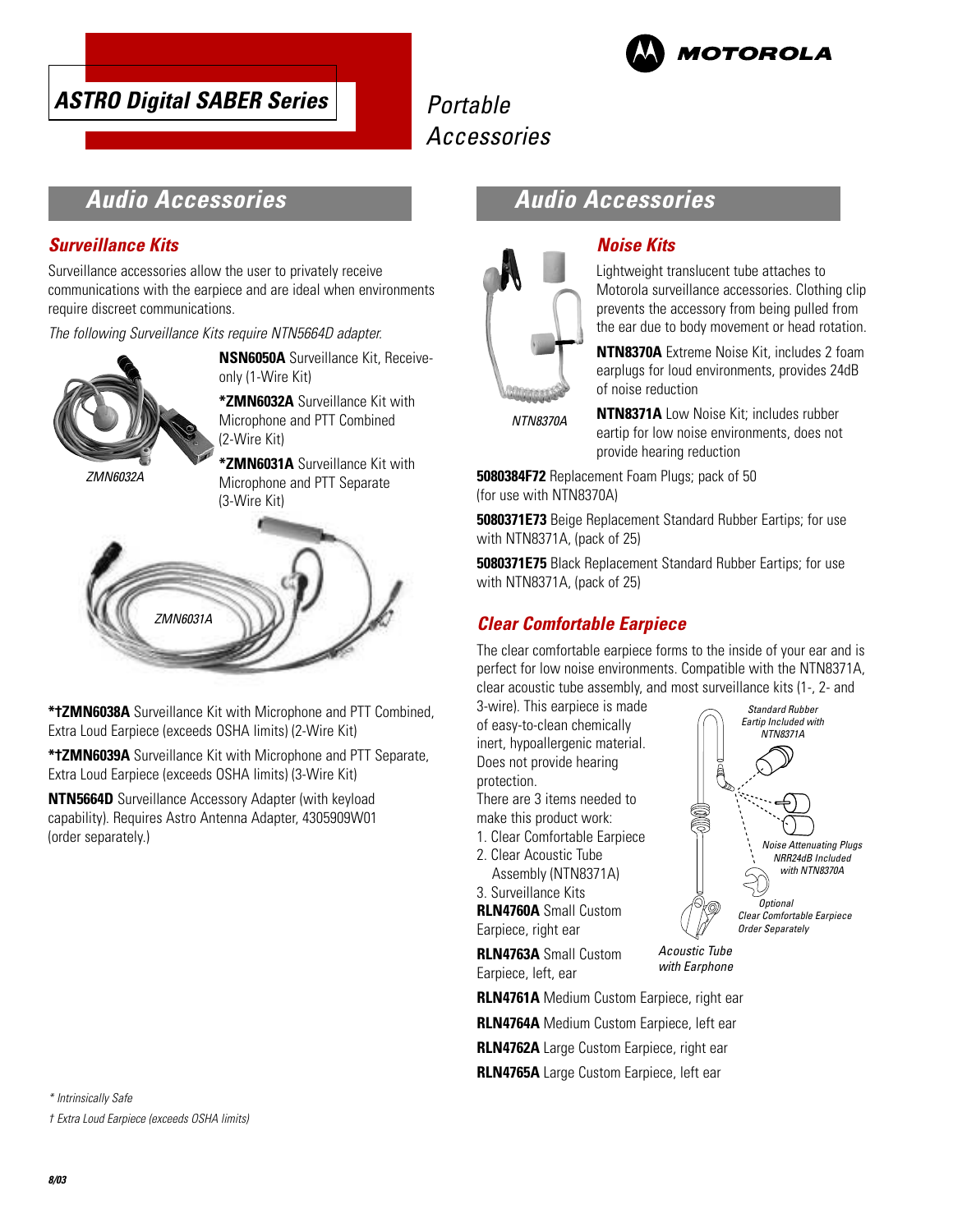

# Portable Accessories

## **Surveillance Accessories**

### **Ear Microphone System (EMS)**

This compact unit picks up the voice through bone vibrations in the ear canal. The miniature earpiece leaves the hands free and face unobscured when worn by rescue and hazard protection personnel,

who still retain the ability for direct hearing and speaking. For personnel required to wear breathing apparatus, communications with protective masks are as clear as communications without. And its high speech clarity under noisy environments makes it ideal for high noise environments. Available in PTT or Voice Activated (VOX). Interface Module needs to be ordered separately for EMS to work.



BDN6641A **Requires** interface module, sold separately

**\*BDN6677A** Ear Microphone for standard noise levels (up to 95 db), black

**\*BDN6678A** Ear Microphone for standard noise levels (up to 95 db), beige

**\*BDN6641A** Ear Microphone for high noise levels (up to 105 db), grey

### **Interface Modules For EMS**



**\*BDN6642B** Push-To-Talk Only Interface Module

**\*BDN6643B** Push-To-Talk and Voice-Activated Interface Module

### **Optional Accessories for EMS**

**0180300E25** Earguard with Adjustable Loop **0180358B38** Remote Push-To-Talk Ring Switch

# **Audio Accessories**

**0180300E83** Remote Push-To-Talk Body Switch

**0180358B32** Earholder, Black, Size Small; secures ear mic in ear

**0180358B33** Earholder, Black, Size Medium; secures ear mic in ear

**0180358B34** Earholder, Black, Size Large; secures ear mic in ear



**0180358B35** Earholder, Clear, Size Small; secures ear mic in ear

**0180358B36** Earholder, Clear, Size Medium; secures ear mic in ear

**0180358B37** Earholder, Clear, Size Large; secures ear mic in ear

0180358B33

**4280369E44** Replaceable Belt Clip with Screws

**5080358B28** Eartips, Black, Size Medium (10 per pack) **5080358B29** Eartips, Black, Size Large (10 per pack) **5080358B30** Eartips, Beige, Size Medium (10 per pack) **5080358B31** Eartips, Beige, Size Large (10 per pack)

### **Lightweight Headsets**

Lightweight headset allows for high clarity, hands free, discreet twoway communications while adding comfort for extended wear in moderate noise environments.

**\*NMN6050B** Lightweight Headset with Boom Microphone, to be worn on a helmet or safety glasses; requires NTN5913A adapter cable

**\*NTN5913A** Headset Adapter Cable with Bayonet Jack

\* Intrinsically Safe



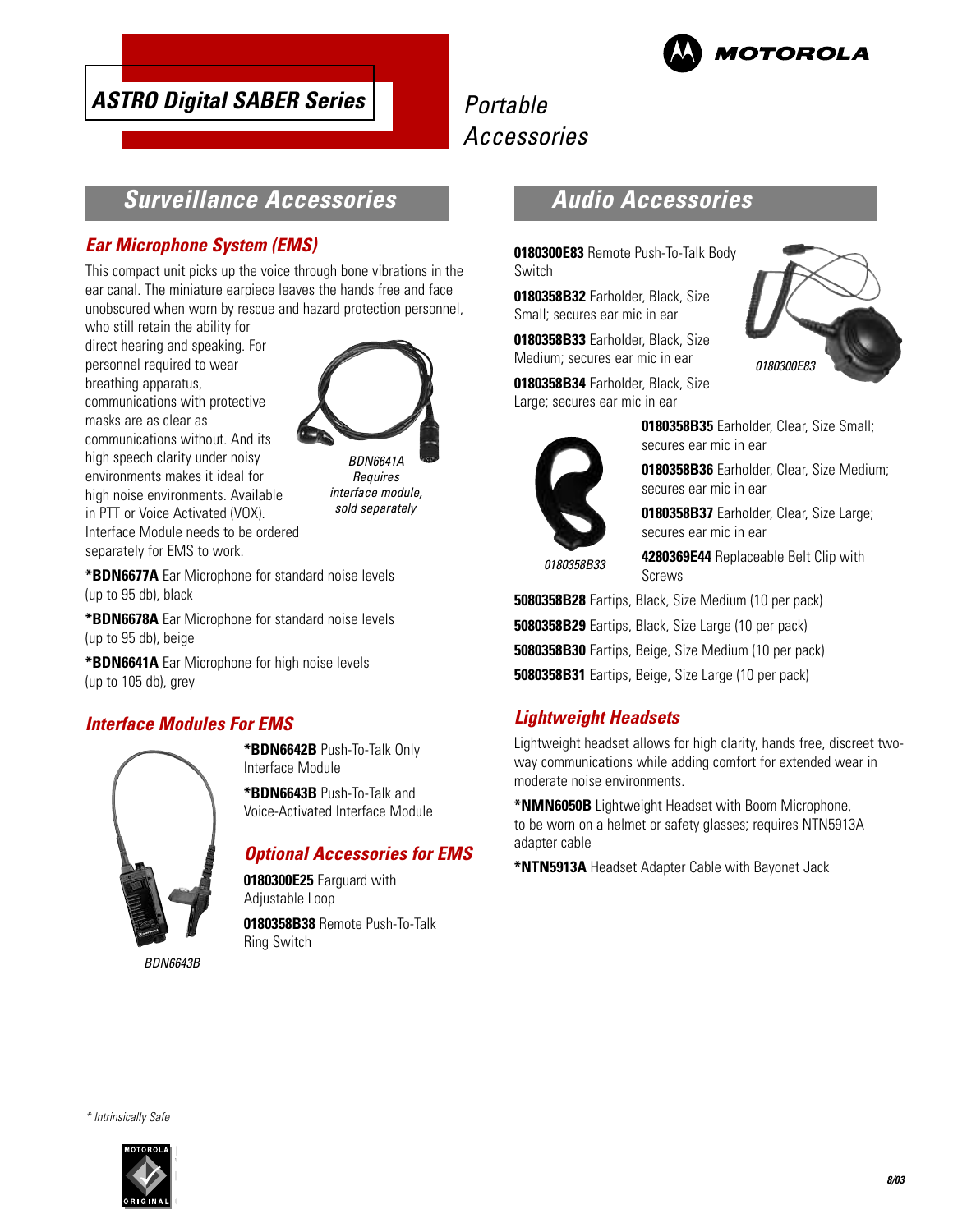



# Antennas

# **Audio Accessories**

### **Heavy Duty Headsets**

Heavy duty headsets include noise canceling boom microphones and can be worn with or without a hardhat. Headsets are for use in noise levels up to 125dB. The Push-to-Talk switch is located on the earcup. The VOX module is contained within the headset on voice activated

units. Heavy duty headsets require radio adapter cable to be ordered separately.

**BDN6645A** Push-To-Talk Headsets with Boom Microphone; requires adapter cable BDN6640A; noise reduction rating =24dB



BDN6645A



**BDN6635B** Voice Activated (VOX) Headset with Boom Microphone; requires adapter cable BDN6640A; noise reduction rating =24dB

**\*BDN6636B** Voice Activated (VOX) Headset with Throat Microphone; requires adapter cable BDN6640A; noise reduction rating =24dB

**\*BDN6640A** Radio Adapter Cable



# **Portable Antennas**

### **Heliflex Antennas**

Motorola Heliflex antennas are specifically engineered for maximum output and greatest communication coverage.



\* Intrinsically Safe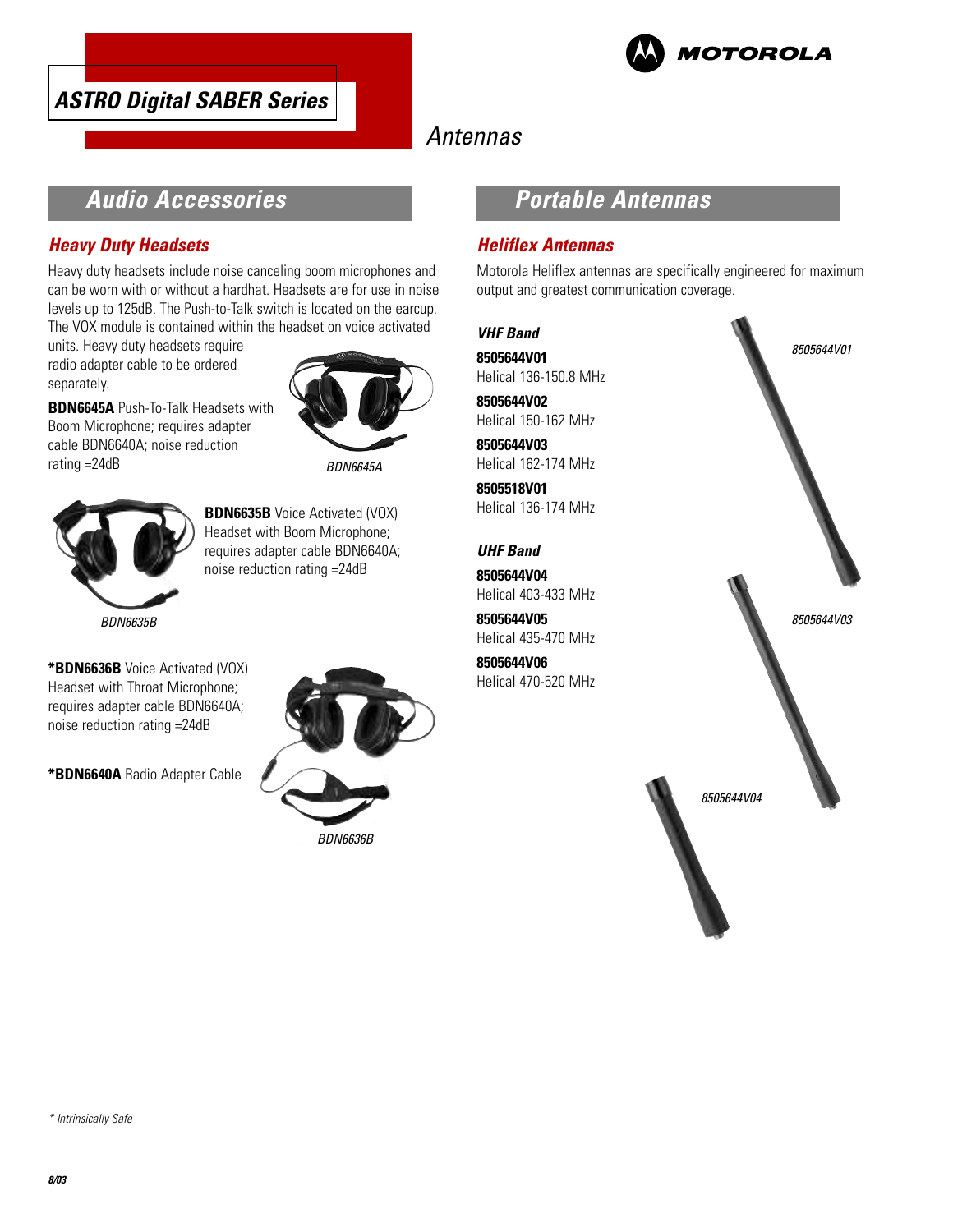

# Antennas, **Batteries**

# **Portable Antennas**

### **Flexible Whip Antenna**

Flexible Whip antennas have a one-piece finish and steel core for optimal radiation characteristics. Provides more comfort when radio is worn on the belt.

**8505241U05** Flexible Whip, 403-520MHz, 6˝

**8505241U03**

Flexible Whip, 806-869MHz, 7˝

## **Dipole Antennas**

Dipole molded antennas are injection molded in lasting polyurethane. The wide skirt at the bottom of the connector protects against damaging environmental elements. The dipole antenna is ideal when strong and solid signal clarity is demanded.

**NAF4000B** Dipole, 806-869MHz, 8˝

### **Stubby Antenna**

This stubby quarterwave antenna is ideal when radio is worn on the belt because the short antenna is non-obtrusive.

**\*8505241U06** Stubby, 806-941MHz, 4˝



## **Portable Batteries**

### **Nickel-Cadmium Premium**

Part Number: **NTN4593DR** Volts: 7.5 Avg. mAh: 1100 Height: 3-1/4˝ Intrinsically Safe: No

Part Number: **NTN4595DR** Volts: 7.5 Avg. mAh: 1800 Height: 4˝ Intrinsically Safe: No

Part Number: **NTN4657AR** Volts: 7.5 Avg. mAh: 1100 Height: 4˝ Intrinsically Safe: No CSA: Yes

Part Number: **NTN4538DR** (Submersible) Volts: 7.5 Avg. mAh: 1100 Height: 3-1/4˝ Intrinsically Safe: Yes

Part Number: **NTN4596DR** (Submersible) Volts: 7.5 Avg. mAh: 1800 Height: 4˝ Intrinsically Safe: Yes



NTN4596DR

\* 8505241U06 is a broad band antenna that operates in the 800/900MHz band

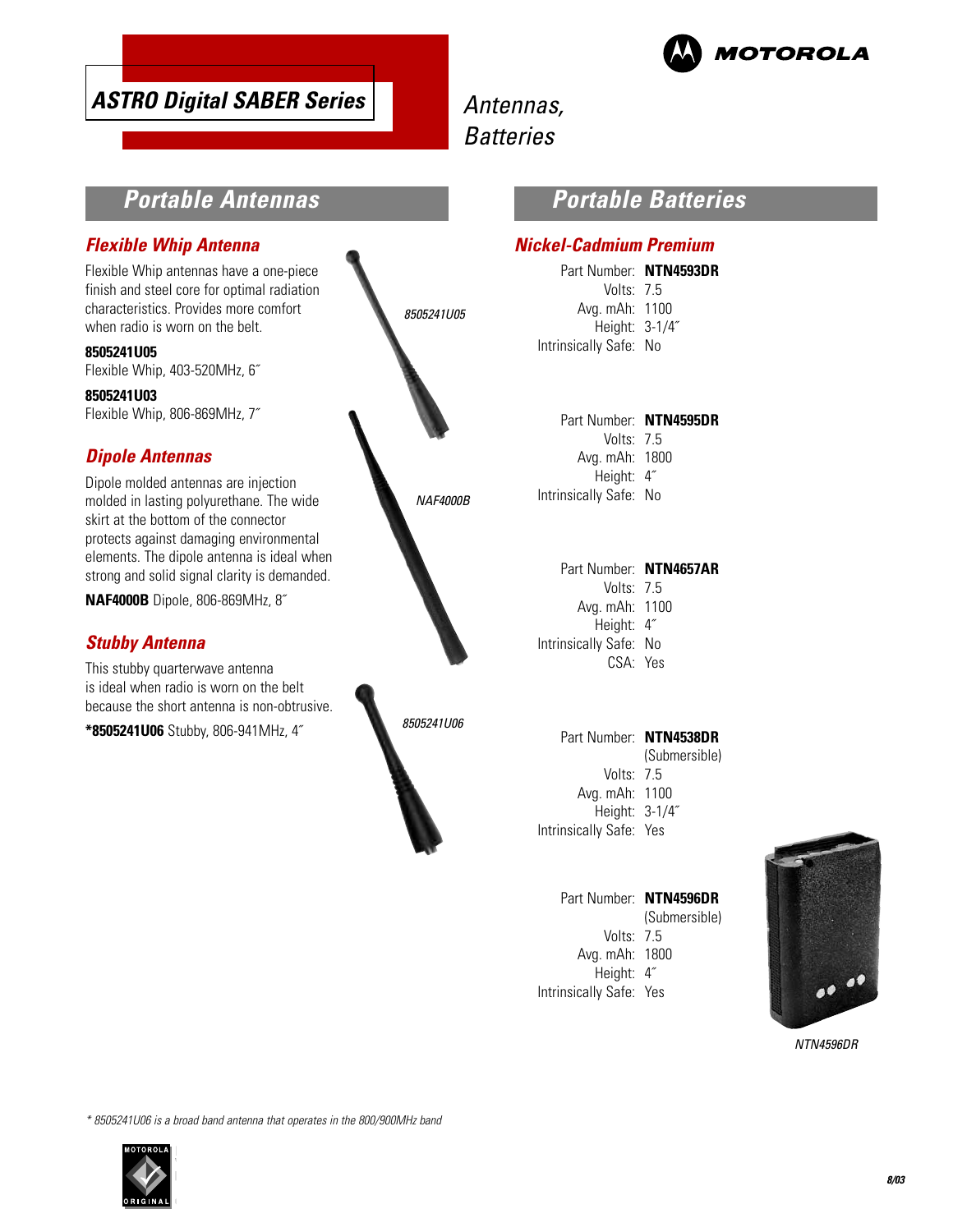



# **Batteries**

# **Portable Batteries**

Part Number: **NTN4992CR** (Submersible) Volts: 7.5 Avg. mAh: 1800 Height: 4˝ Intrinsically Safe: Yes

Part Number: **NTN7058AR**

Volts: 7.5 Avg. mAh: 1800 Height: 4˝

Intrinsically Safe: Yes

(Submersible/ Ruggedized)



NTN7058AR

### **Nickel Metal Hydride Premium**

| Part Number: NTN7014BR |  |
|------------------------|--|
| Volts: 7.5             |  |
| Avg. mAh: 950          |  |
| Height: 3-1/4"         |  |
| Intrinsically Safe: No |  |

#### Part Number: **NTN8251AR**

Volts: 7.5 Avg. mAh: 1650 Height: 3-1/4˝ Intrinsically Safe: Yes

## **Portable Batteries**

#### **Lithium-ion Premium**

Part Number: **NTN8818A** Volts: 7.2 Avg. mAh: 1700 Height: 2-3/8˝ Intrinsically Safe: No

### **Nickel-Cadmium impres™**

To maximize impres battery features and benefits, an impres charger must be used.

| Part Number: HNN9033AR |
|------------------------|
| Volts: $75$            |
| Avg. mAh: 1800         |
| Height: 4"             |
| Intrinsically Safe: No |
|                        |

|                         | Part Number: HNN9034AR |
|-------------------------|------------------------|
| Volts: $7.5$            |                        |
| Avg. mAh: 1800          |                        |
| Height: 4"              |                        |
| Intrinsically Safe: Yes |                        |



HNN9033AR